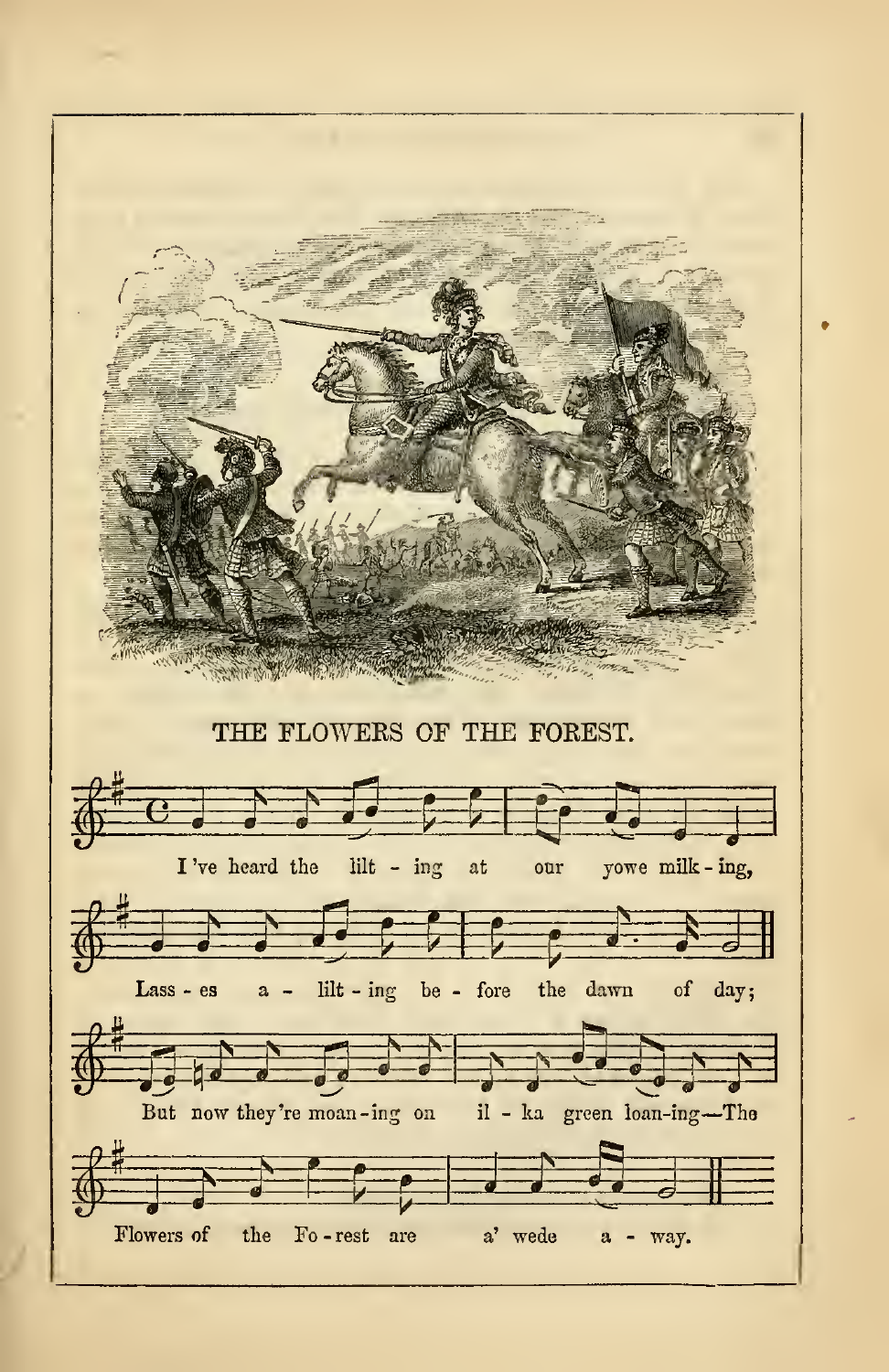## 22 SONGS OF SCOTLAND.

Such is the early form of this melody, as preserved in the Skene Manuscript (see Introduction). The first and fourth lines of the verse set to it, are the remains of an old ballad, for which probably it was the appropriate air, and of which Sir Walter Scott caught up one other fragment, presenting, he remarked,<sup>1</sup> a simple and affecting image to the mind :

> [Now] <sup>I</sup> ride single on my saddle, For the flowers of the forest are a' wede away.

It seems to relate to some depopulating blow sustained by the district commonly called the Forest—namely, Selkirkshire. Such an incident we readily discover in Scottish history, in the overthrow of the array of James IV. at Flodden, September 1513.

In the last century, there lived in Edinburgh an unmarried lady of family, who is remembered as the chief ornament of her circle, through her talents, intelligence, and good sense—Miss Jean Elliot of Minto. Her father was Sir Gilbert Elliot of Minto, Lord Justice-clerk of Scotland, the able son of an able father, who rose in high state employments under King William, with whom he had returned from an unmerited exile, sustained under the misgovernment of the Stuarts. A son of the Justiceclerk, bearing his own name, was also a man of eminent talents, which he did not disdain occasionally to exercise in penning verses. It is stated that Miss Jeanie, who was born in 1727, shewed such lively faculties in her girlhood, that even then her father would employ her to read his law-papers to him, and declared that he profited by the shrewdness of her remarks. One day, having a conversation with her on the Battle of Flodden, he offered a bet that she would not compose a ballad on that subject; <sup>2</sup> and thus it came to pass that she took up the fragments of the old lost ballad, and restored them, as it were, to life in the following composition :

<sup>1</sup> Minstrelsy of the Scottish Border, iii. 128.

<sup>2</sup> Mr D. Laing's Notes on Stenhouse, Johnson's Museum, i. \*I3I.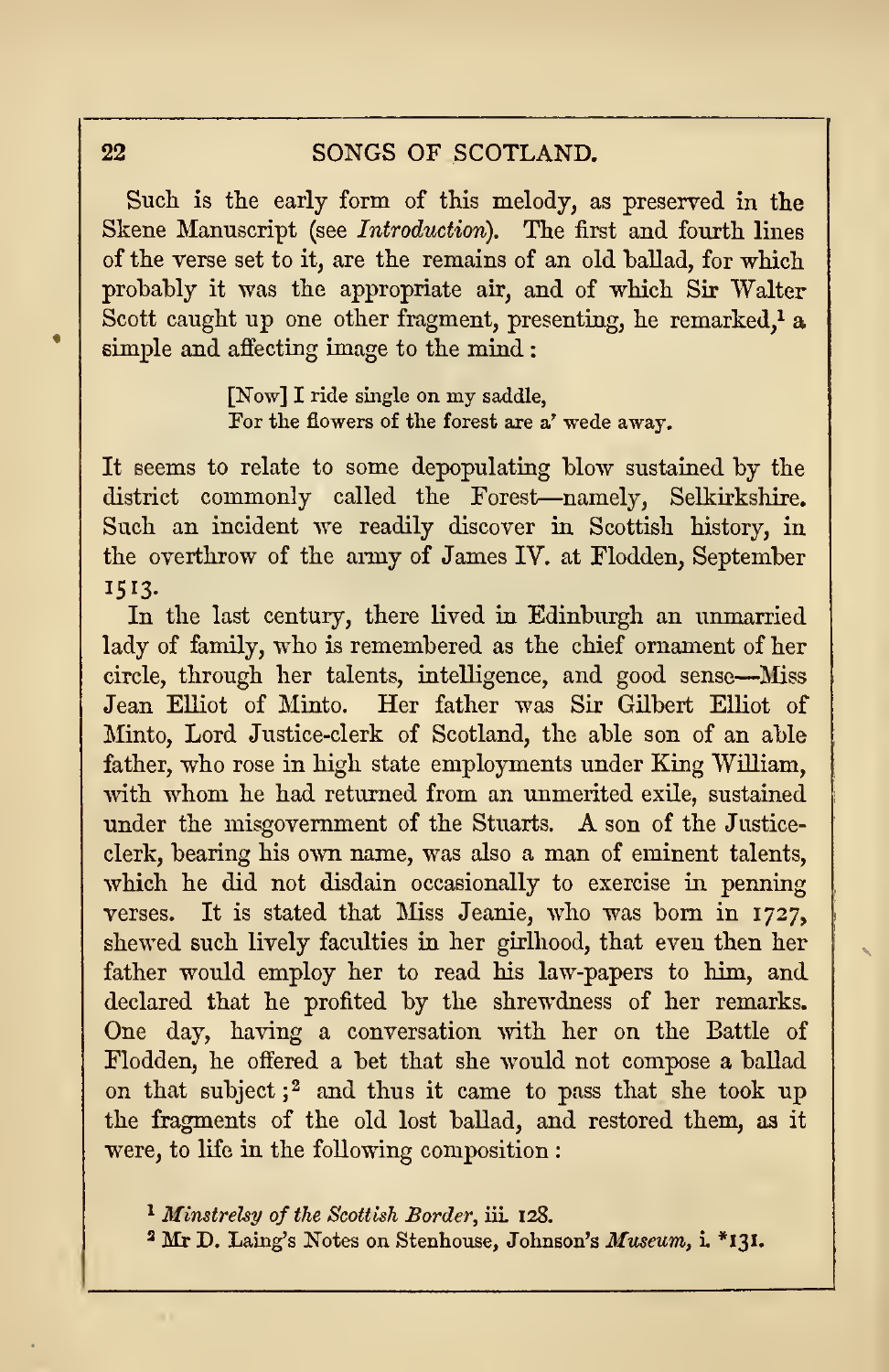## THE FLOWERS OF THE FOREST. 23

I Ve heard the lilting at our yowe-milking, Lasses a-lilting before the dawn of day But now they are moaning on ilka green loaning The Flowers of the Forest are a' wede away.

At buchts, in the morning, nae blythe lads are scorning, The lasses are lonely, and dowie, and wae ; Nae daffin', nae gabbin', but sighing and sabbing, Ilk ane lifts her leglen and hies her away.

In hairst, at the shearing, nae youths now are jeering, The bandsters are lyart, and runkled, and gray; At fair, or at preaching, nae wooing, nae fleeching The Flowers of the Forest are a' wede away.

At e'en, at the gloaming, nae swankies are roaming, 'Bout stacks wi' the lasses at bogle to play; But ilk ane sits drearie, lamenting her dearie The Flowers of the Forest are a' wede away.

Dule and wae for the order, sent our lads to the Border The English, for ance, by guile wan the day; The Flowers of the Forest, that foucht aye the foremost, The prime o' our land, are cauld in the clay.

We hear nae mair lilting at our yowe-milking, Women and bairns are heartless and wae ; Sighing and moaning on ilka green loaning The Flowers of the Forest are a' wede away.

Miss Elliot died at her brother Admiral Elliot's house of Mount Teviot, Eoxburghshire, on the 29th March 1805. It cannot apparently be ascertained that she wrote any other song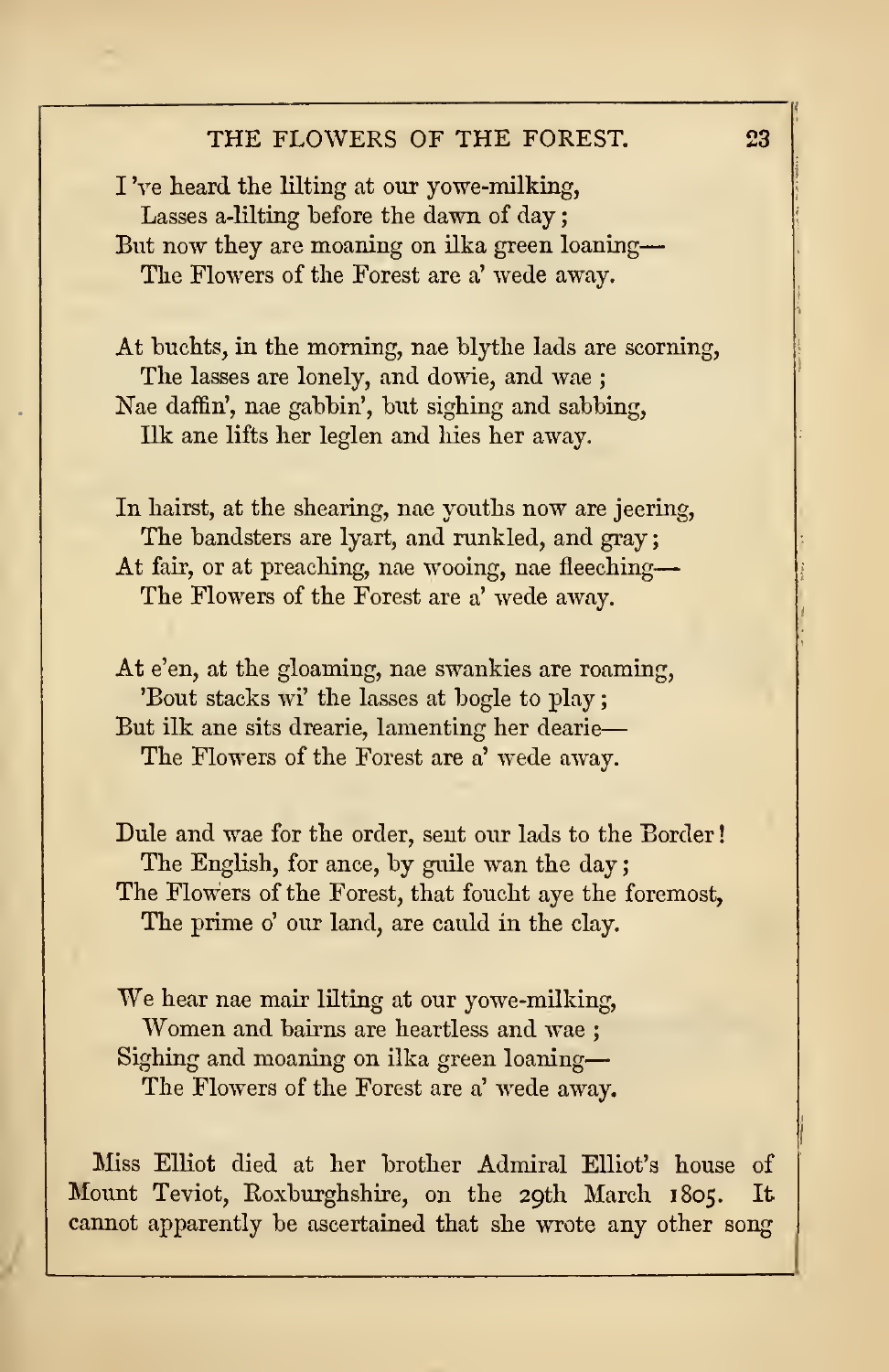## 24 SONGS OF SCOTLAND.

or poem ; but the probability, of course, is, that she did not restrict herself to this one happy effusion.

Contemporary with Miss Elliot, there lived in Edinburgh another lady of family, possessed like her of most attractive social qualities, and a frequent and ready writer of verses. Born Alison Eutherford of Fernylee, Selkirkshire, she married, in 1731, Mr Patrick Cockburn, advocate, whom she long survived. She was also familiar with the old ballad of The Flowers of the Forest, and some years, it is believed, before Miss Elliot's song was written, composed one to the same tune, and with the same burden, not referring to Flodden, but to a crisis of a monetary nature, when seven good lairds of the Forest were reduced to insolvency, in consequence of imprudent speculations. Mrs Cockburn's song was as follows :